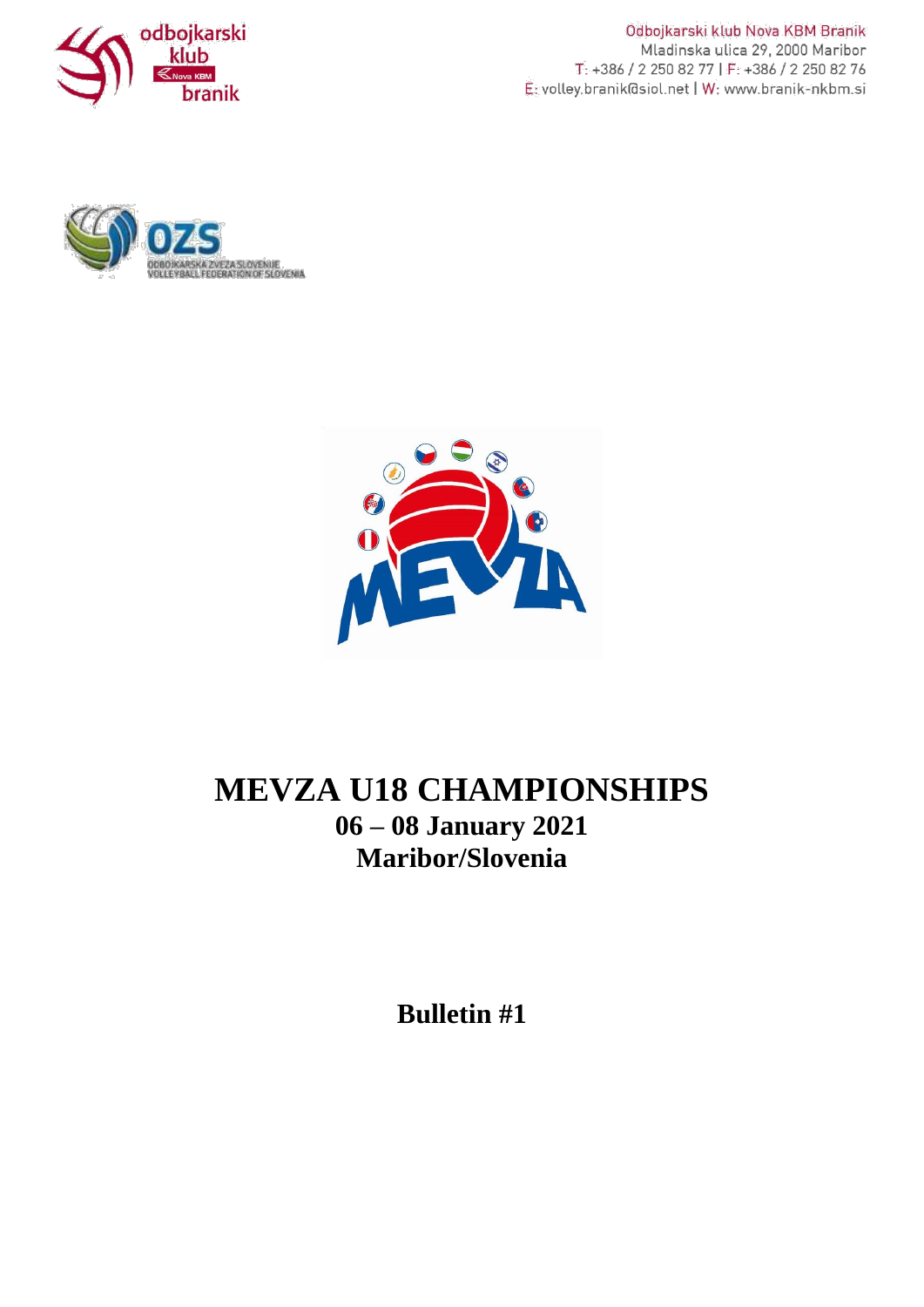

| Telephone: |
|------------|
| Mobile:    |
| Fax:       |
| Email:     |

Bank Details: Nova KBM

Odbojkarski klub Nova KBM Branik Mladinska ulica 29, 2000 Maribor T: +386 / 2 250 82 77 | F: +386 / 2 250 82 76 E: volley.branik@siol.net | W: www.branik-nkbm.si

#### Adress: OK NOVA KBM BRANIK

Mladinska ulica 29 2000 Maribor Slovenia +386 (2) 250 82 77  $+38640451635$  $+386(2)$  250 82 67 volley.branik@siol.net

Ulica Vita Kraighera 4 2000 Maribor IBAN: SI56 0451 5000 028 614 SWIFT: KBMASI2X

#### **Participating Teams:**

|   | POOL1           | POOL <sub>2</sub>     |
|---|-----------------|-----------------------|
|   | <b>SLOVENIA</b> | <b>CZECH REPUBLIC</b> |
|   | <b>HUNGARY</b>  | <b>SLOVAKIA</b>       |
| 3 | <b>AUSTRIA</b>  | <b>ISRAEL</b>         |
|   | <b>CROATIA</b>  | <b>CYPRUS</b>         |

## **MEVZA OFFICIAL:**

## SUPERVISOR: MR. MARINKO DAMJAN

## **ORGANIZING COMITTE:**

| MR. MARINKO DAMJAN   |
|----------------------|
| MR. KOŽELJ MITJA     |
| MR. PUŠNIK DEJAN     |
| MR. MUČUBABIČ NATAŠA |
|                      |

#### **2. Competition calendar and other activities:**

Wednesday, January 05<sup>th</sup> Arrival of teams, referees Thursday, January 06<sup>th</sup> Friday, January 07<sup>th</sup><br>Saturday, January 08<sup>th</sup> Sunday, January 09 Departure of Teams

Competition Day 1 Competition Day 2 Competition Day 3 Closing ceremony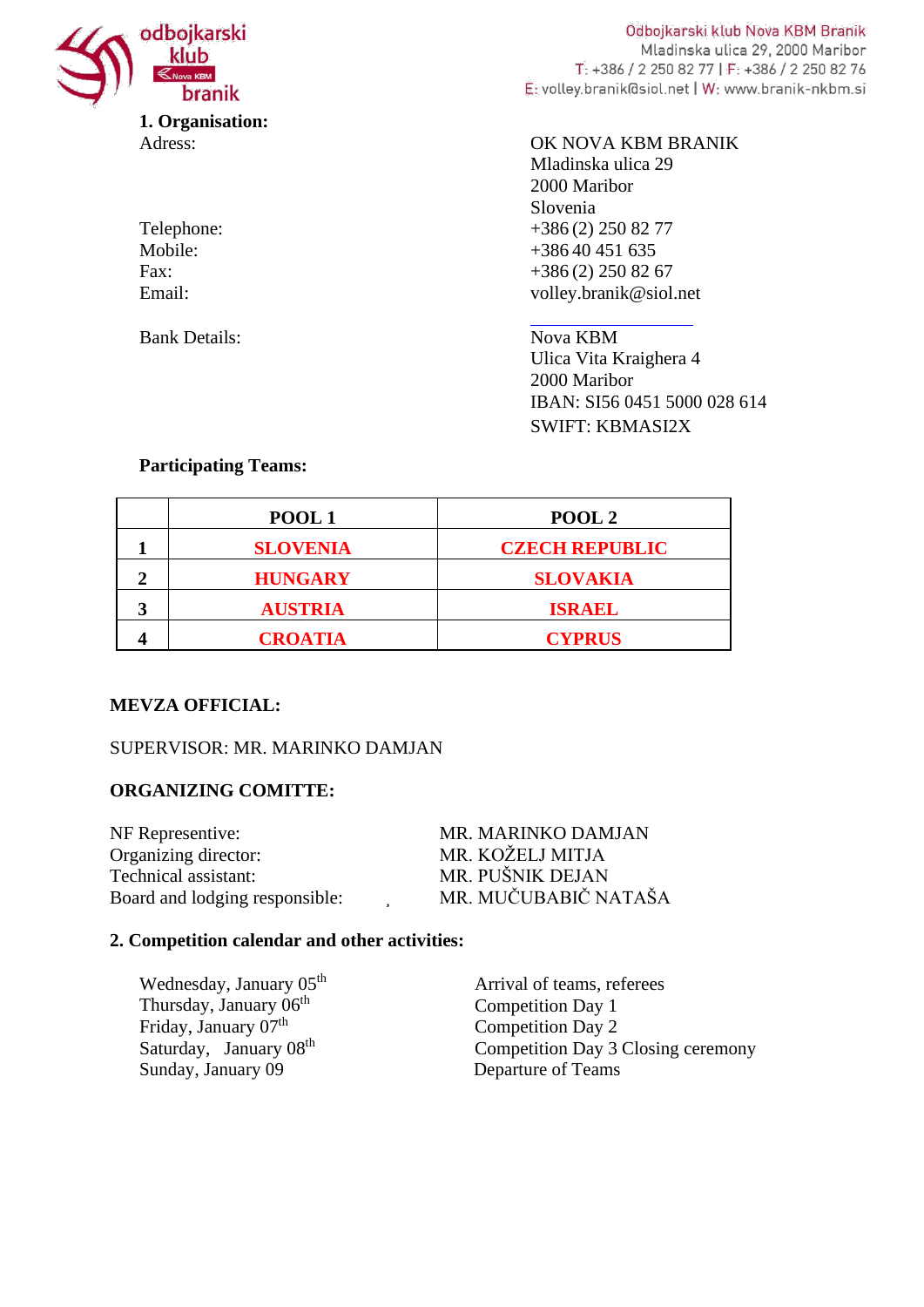

Odbojkarski klub Nova KBM Branik Mladinska ulica 29, 2000 Maribor T: +386 / 2 250 82 77 | F: +386 / 2 250 82 76 E: volley.branik@siol.net | W: www.branik-nkbm.si

# **3. Official Venue of arrival and departure**

| <b>Competition hall and:</b> |
|------------------------------|
| <b>Training hall</b>         |

**Competition hall and : DRAŠ CENTER** Pohorska ulica 57 2000 Maribor

**Teams Hotel: HOTEL DRAŠ HOTEL ARENA** Pohorska ulica 57 Pot k mlinu 57 2000 Maribor 2000 Maribor TEAMS: TEAMS:

## **4. TRAINING SCHEDULE**

# *WEDNESDAY, 5TH JANUARY – DRAŠ SPORT CENTER*

| $16.00 - 17.00$ | <b>SLOVENIA</b>       | court 1 |
|-----------------|-----------------------|---------|
| $16.00 - 17.00$ | <b>CROATIA</b>        | court 2 |
| $17.00 - 18.00$ | <b>CZECH REPUBLIC</b> | court 1 |
| $17.00 - 18.00$ | <b>HUNGARY</b>        | court 2 |
| $18.00 - 19.00$ | <b>SLOVAKIA</b>       | court 1 |
| $18.00 - 19.00$ | <b>AUSTRIA</b>        | court 2 |
| $19.00 - 20.00$ | <b>ISRAEL</b>         | court 1 |
| $19.00 - 20.00$ | <b>CYPRUS</b>         | court 2 |

#### **5. MATCH SCHEDULE**

| <b>DATE</b> | <b>TIME</b>  | POOL <sub>1</sub>  | <b>TIME</b>  | POOL <sub>2</sub>  |
|-------------|--------------|--------------------|--------------|--------------------|
| 06.01.2022  | 09:00        | <b>SLO - CRO</b>   | 09:00        | <b>CZE - CYP</b>   |
|             | 11:30        | <b>AUT - HUN</b>   | 11:30        | <b>ISR - SVK</b>   |
|             | 16:30        | <b>HUN - SLO</b>   | 16:30        | <b>SVK - CZE</b>   |
|             | <b>19:00</b> | <b>CRO - AUT</b>   | <b>19:00</b> | <b>CYP - ISR</b>   |
| 07.01.2022  | 09:00        | <b>SLO - AUT</b>   | 09:00        | <b>CZE - ISR</b>   |
|             | 11:30        | <b>HUN - CRO</b>   | 11:30        | <b>SVK - CYP</b>   |
|             | 16:30        | semifinal A1-B2    | 16:30        | semifinal A3-B4    |
|             | 19:00        | semifinal A2-B1    | 19:00        | semifinal A4-B3    |
|             | 12.00        | classification 5-6 | 12:00        | classification 7-8 |
|             | 15:00        | classification 3-4 |              |                    |
|             | 18:00        | <b>FINAL</b>       |              |                    |

## **6. Composition of delegation**

Each delegation can be composed of maximum of **19** persons: 10-12 players + 7 officials.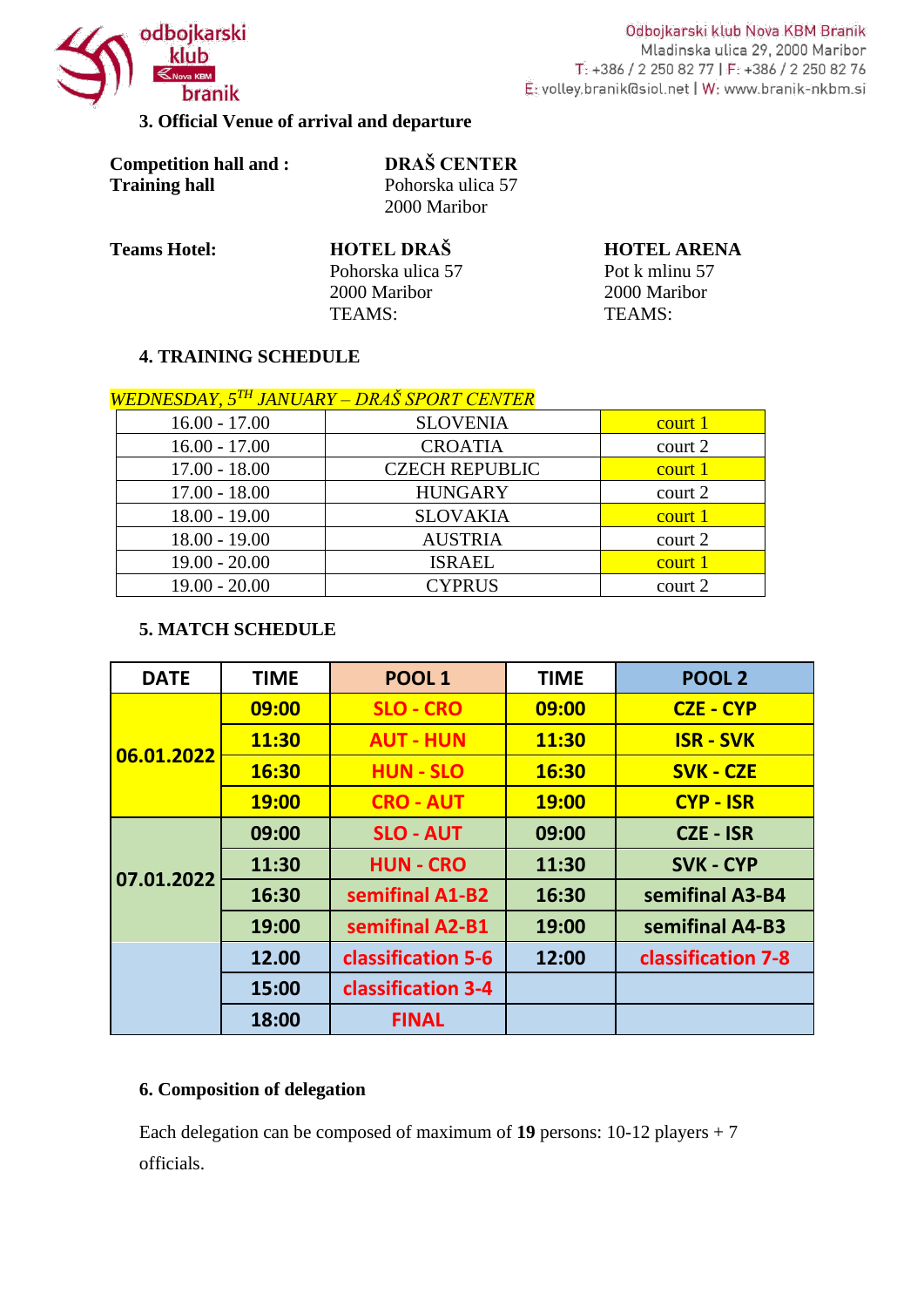

**All other team members are considered as Extra persons.** They will only be accredited when their local travel, accommodation and other necessary expenses are paid in advance by their National Federation to the organizing National Federation. **Each team is entitled to nominate max. 3 (three) extra officials. The teams must inform organizer about the exact number of persons in delegation no later than 31st December 2021**

# **7. Accreditation – Preliminary Inquiry**

The Preliminary Team Inquiry will be carried out upon arrival of each delegation (Time and location will be announced) **Wednesday, 05th January 2022 at HOTEL DRAŠ.**

Each team manager is required to present on this occasion all players of the team and submit the documents and items listed below for the purpose of crosschecking and approval to the MEVZA Technical Delegate:

- The passport or ID card of each player
- Sample of the playing uniforms (minimum two different colours)
- Presentation of of full vaccination or Presentation of a negative PCR test for  $SARS - \text{CoV} - 2$ , not older than 72 hours
- Payment confirmation

## **8. Board and lodging**

Each Federation shall be bound to contribute to the cost of board and lodging costs of its delegation, by paying a contribution fee to the organizing National Federation for each of the members of its delegation (**max. 19 persons**). This amount is

## **240,00 EUR** per person .

Extra persons can be authorized by the organizing Federation with the condition that their expenses will be paid during the Preliminary Inquiry. The cost for extra persons is: **100,00 EUR per person per day.** Extra persons must be announced to the organizer at the latest by the **03rd January 2022**.

Each team bears its own return travel expenses to the official competition venue. The organizing National Federation can provide the transport for extra cost.

If the team comprises less than 12 players, the maximum number of officials remains limited to the 7 persons referred to above.

## **9. Meals and drinks**

Meals will be arranged in compliance with MEVZA instructions: i.e. 3 meals (breakfast, lunch and dinner)**.** The participants must pay for additional drinks and meals. Meal times will be determined according to the match schedule. The breakfast, lunch and dinner will be provided in the Hotels of the teams. During the matches the organizer will provide water.